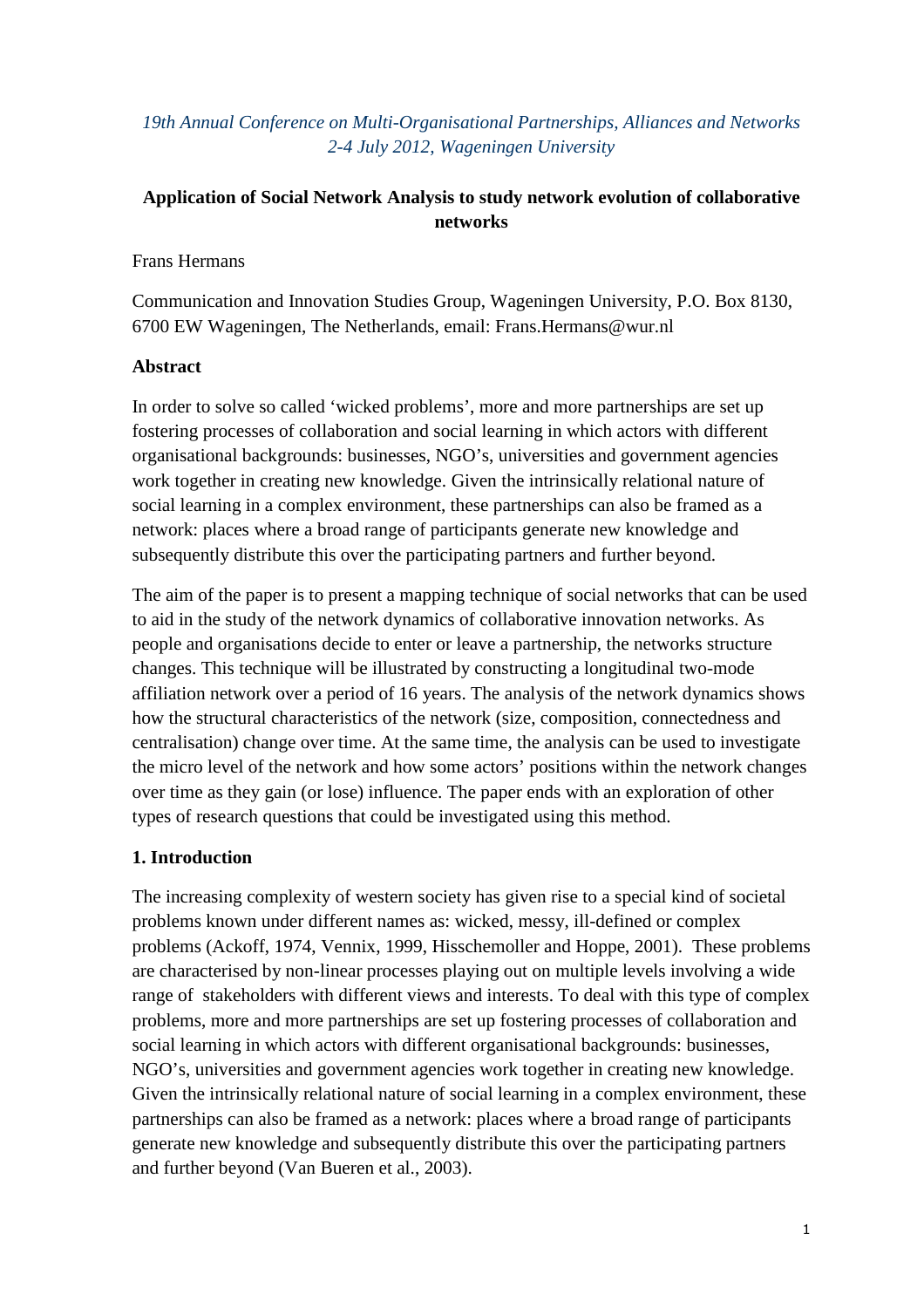Social Network Analysis (SNA) offers a tool to systematically describe the structural properties of different networks. Currently social network analysis is dominated by network studies that explain the performance of either an individual or a company in terms of their position within this network (Borgatti and Foster, 2003). Networks themselves are either cohesive with many overlapping ties between the nodes or sparse with only few ties between the nodes and these structural characteristics influence the possibilities of the nodes for communication, development and exchange of new ideas (Meeus et al., 2008). However, this is only part of the whole picture. Paraphrasing Giddens (1984), one could speak of 'the duality of network structure': social networks are both the result of social interactions and reproduce these social interactions at the same time. This shifts the focus of the analysis from the influence network structure exerts on the individual to a more process-oriented view on networks (Gössling et al., 2007).

The issue how (changing) network structures are the result of individual behaviour has been raised mostly in the domain of physics, where the generation of large 'scale-less' networks (where the distribution of ties in the network follows a power law) are the result of processes of preferential attachment at the micro level (Barabási and Albert, 1999, Newman, 2003). Social scientists have called this preferential attachment mechanism 'rather simplistic' (Powell et al., 2005), but so far there has not been much work done on crossing the divide between the social and natural sciences use of network analysis (Borgatti et al., 2009). A first step towards this aim would be the study of longitudinal networks. However, these descriptions of longitudinal networks are still relatively rare. So rare in fact that Knoben et al. (2006) speak of a "longitudinal gap" that exists in the study of collaborative networks.

In this paper a method will be introduced that helps in mapping the network characteristics of a collaborative network over time in a relatively straightforward manner. As such it applies the concepts of network evolution to multi organisational partnerships and innovation networks. The field of network evolution studies emerging network properties at the macro level by investigating the decisions and actions at the micro level of the individual node (Stokman and Doreian, 1997). The paper starts with an investigation of the different levels of collaborative innovation networks: people, projects and organisations. As people and organisations decide to enter or leave a partnership, the networks structure changes and a new snapshot of the network structure has to be taken. This technique will be illustrated by constructing a longitudinal two-mode affiliation network over a period of 16 years. The paper ends with an exploration of other types of research questions that could be investigated using this method.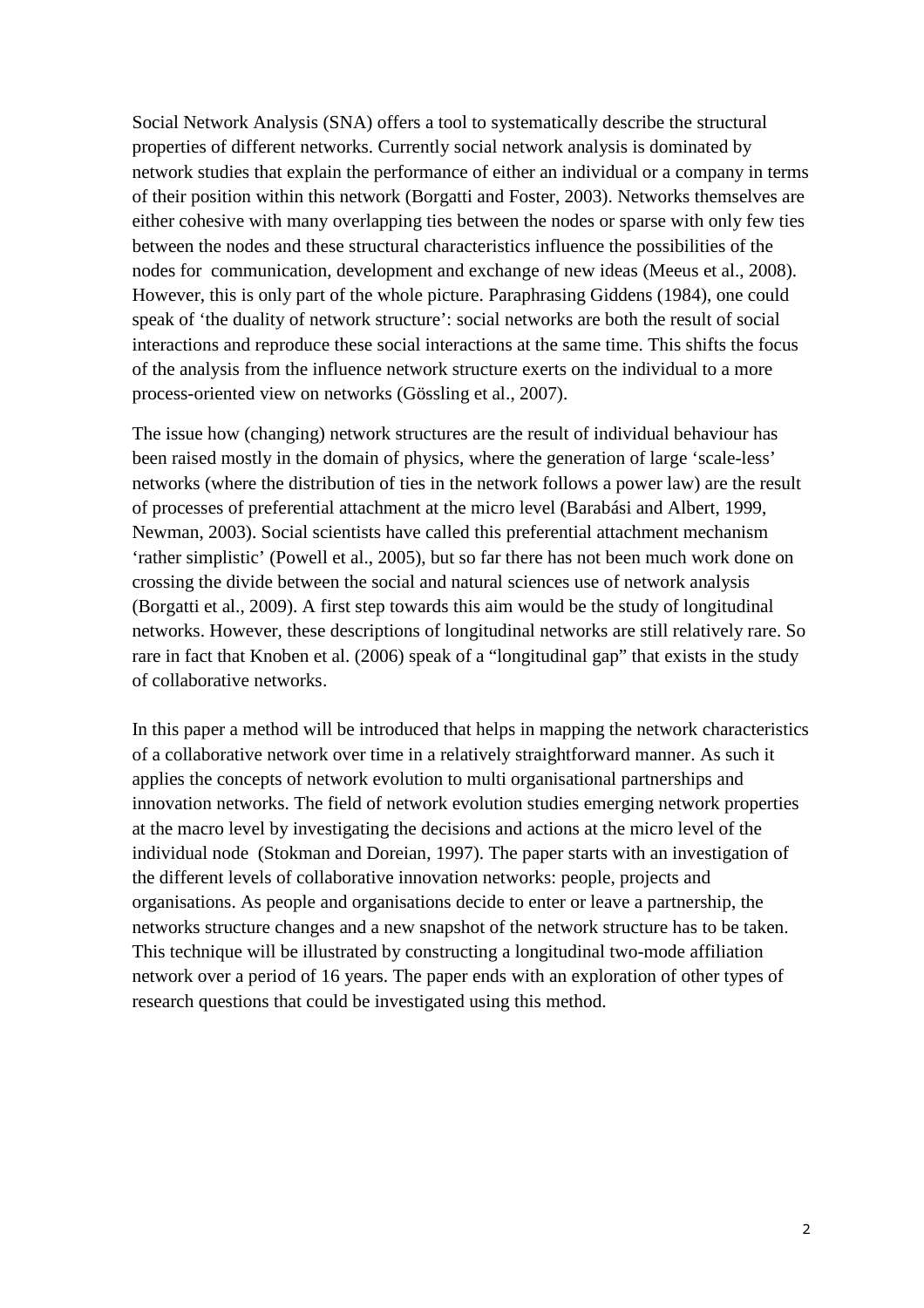#### **2. The micro and macro level of collaborative innovation networks**

At the micro level, a collaborative network consists of the individual actors who work together in a multi-sectoral setting. Because wicked problems can't be solved by a single actor, different people are brought together each with his or her own specialism. Within collaborative projects, the actors can exchange information in a number of ways (Berends et al., 2006). However, one of the most important mechanisms is assumed to be the process of 'social learning'. Within a project the actors engage in a process of knowledge co-creation: new knowledge is created through conversations and interactions between actors from different backgrounds. Learning is therefore seen as a social process. New ideas are not necessarily the work of one brilliant individual. Instead, many new ideas come from applying existing ideas in a new social context, or by the recombination of existing ideas (Burt, 2005). Creativity and innovation are therefore stimulated by cooperation and active exchange of ideas. By bringing people together and giving them an opportunity to share their ideas and discuss them with other people, they align their personal mental models into a shared group model and as they learn from each other and form new relationships they develop the capacity to take collective action and manage their environment (Stringer et al., 2006, Armitage et al., 2008). Shared visions thus become an important driver for the process of innovation (Beers et al., 2010, Geels and Raven, 2006). This mechanism does not apply only to wicked problems, but also high tech innovation problems require more and more different types of specialists to be involved. Research in the field of biotechnology has shown that there is a trend towards more collaboration between a wider variety of actors. Over time the types of collaboration have shifted from mere commercialisation of research results, towards more collaboration between different actors in the research and innovation process itself (Powell et al., 2005).

In many multisectoral innovation projects, people do not participate individually, instead they represent a formal organisation: government, business, non-governmental organisations or research institutes. The macro level of the network structure is shaped by the formal relationships between the individual participants, the organisations they are affiliated with and different collaborative projects that are set up over time. This type of network can be represented using a 'two-mode affiliation network' depicting the relationship between the membership (or participation) of actors in a certain social event. A two-mode network thus contains two different types of nodes in the same graph called 'actors' and 'events'. The idea behind this type of network analysis is that the characteristics of a certain event can by studied by looking at the types of actors who participated on the one hand, while on the other hand it is possible to typify an actor by looking at his or her participation in certain types of events (Wasserman and Faust, 1994). Two-mode affiliation networks therefore allow us to study the different functions of the network on two different levels: that of the organisation (including the projects done) and that of the individual.

A collaborative innovation network can be conceptualised as a (small) network of organisations, enterprises and individuals that are linked together by a series of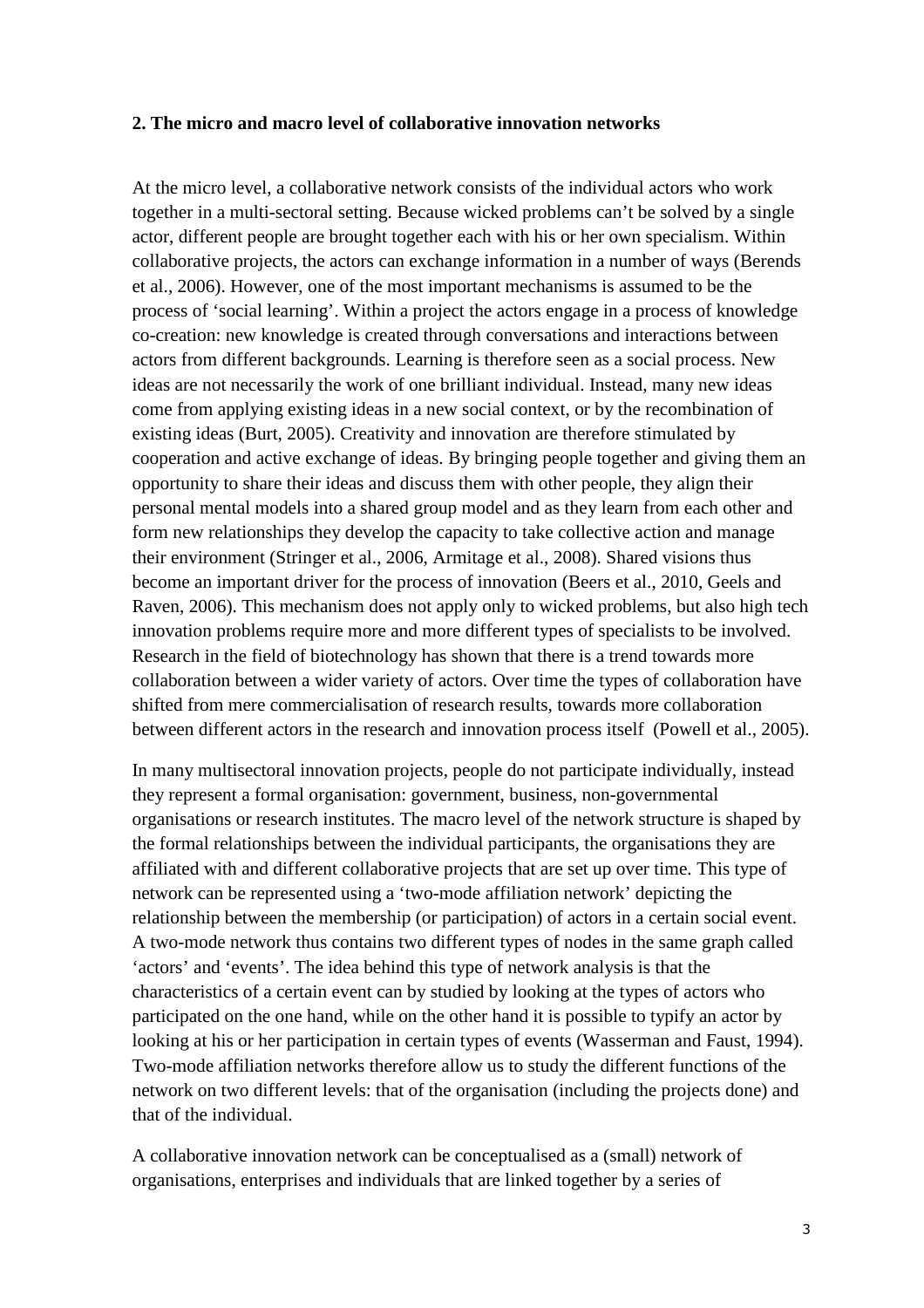multidisciplinary collaborative projects that aims to bring new products, new processes and new forms of organisation into (economic) use. Figure 1 illustrates this with a hypothetical two-mode affiliation network that consists of 22 actors affiliated with 15 different organisations and 3 collaborative projects at time  $=$  t. The Figure shows how an individual actor is connected to different other individuals through his or her affiliation with an organisation or a project. The agency of the individual stems from his or her capacity to choose the organisations he or she is affiliated with and the social events (projects) that he or she participates in. On the other hand, the organisations and their internal rules, protocols and regulations, both formal and informal, pose restrictions on the behaviour of an individual. In Figure 1 all the actors only participate in a single project, with the exception of actor 6 who participated in 2 projects. However, organisations O and G have people representing them in two projects. Actors 13 and 22 belong to two different organisations (O and G for actor 13 and G and H for actor 22).

The network structure depends on the duration of the different projects. Not all projects start at the same time and some project take longer than other projects. Each network consists of a unique combination of projects and the people and their organisations that are affiliated with it. As a new project starts, new organisations and people enter the innovation network and once a project stops they leave again.



*Figure 1: Hypothetical two-mode affiliation network at time = t; yellow nodes (numbered 1 to 22) represent people, red nodes (A through O) are organisations and black nodes are projects*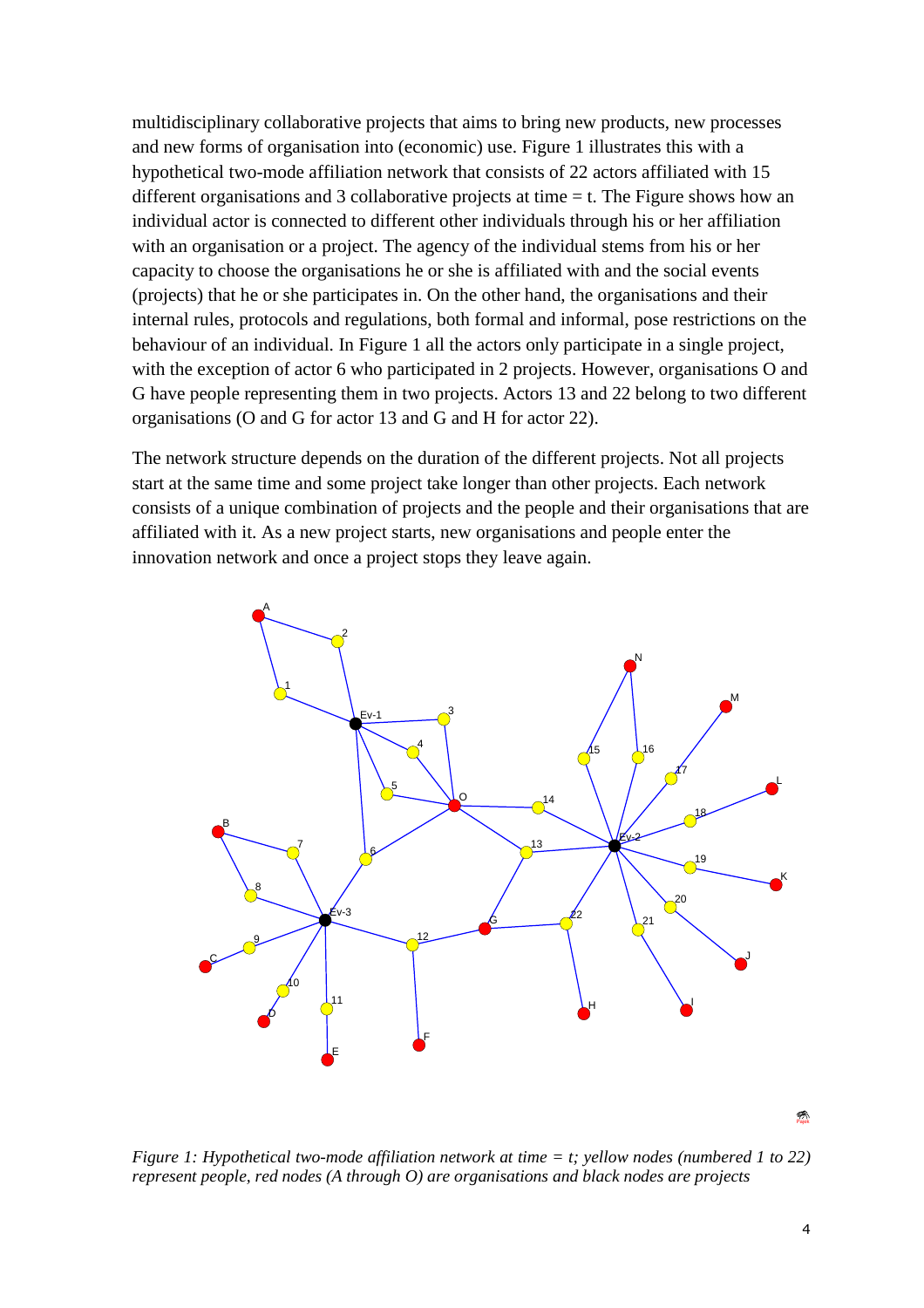## **3. Example of application: the Northern Frisian Woodlands**

To explain the mapping method in more detail it is easiest to illustrate it with a concrete example, like the case of the Northern Frisian Woodlands. The Northern Frisian Woodlands is an area of about 60,000 ha located in the north of the Netherlands dominated by dairy farming. It consists of small-scale, closed landscapes on high sandy soils, alternated by relatively open areas on lower peat-clay soils. The small scale landscapes are formed by hedges and belts of alder trees surrounding the plots of land, resulting in a unique mosaic of parcels. In the 1990s, national regulations were drafted that imposed stringent measures to reduce the environmental impact of agricultural activities. This threatened the local farmers in their daily operations and as a response to this threat, regional environmental farmer cooperatives were established. VEL (*Landscape Association of Eastermar*) and VANLA *(Agrarian Nature and Landscape Association of Achtkarspelen)* were the first two environmental farmer cooperatives in the Netherlands with the aim to move towards viable and environmental friendly agro-systems attuned to the local landscape (Renting and Van Der Ploeg, 2001).

After their foundation in 1992, the cooperatives conducted a series of field experiments and collaborative projects together with a range of other actors: researchers mainly associated with different groups of Wageningen University and Research Centre (Wageningen UR, or WUR for short) but also civil servants, Non-Governmental Organisations, businesses and civil servants. They cooperated in a variety of (scientific) research projects that developed new knowledge on the best way to do landscape management and farm management using a system perspective of dairy farming that involved not only the cows and their manure, but also the grassland, the soils and the diets of the cows (Reijs et al., 2007, Groot et al., 2006, Van Apeldoorn et al., 2011).

The innovation processes and the environmental farmer cooperatives VEL and Vanla have been described extensively in terms of innovation and Strategic Niche Management (Wiskerke and Van Der Ploeg, 2004, Stuiver and Wiskerke, 2004, Stuiver, 2008), social learning (Eshuis and Stuiver, 2005), governance (Renting and Van Der Ploeg, 2001, Wiskerke et al., 2003) and interested readers are referred to these texts for more details.

## *3.1 Sources of data and data selection*

Data were collected from the various experimental projects from the foundation of VEL and Vanla in 1992 until the end of 2008 using scientific descriptions of the projects, as well as archival information such as project proposals, final reports, minutes of various meetings, and an extended collection of over 220 newspaper clippings detailing the founding of the VEL-Vanla cooperatives between 1990 and the 2000. These newspaper clippings were further extended with a Lexis-Nexis search between the years: 2000-2010 on the topics of "NFW" and "VEL AND Vanla". Information was structured using the timeline for the Northern Frisian Woodlands given by Van der Ploeg et al. (2007).

The selection of the projects included in the data set was limited to only those where members of VEL and Vanla participated, either through actively contributing or more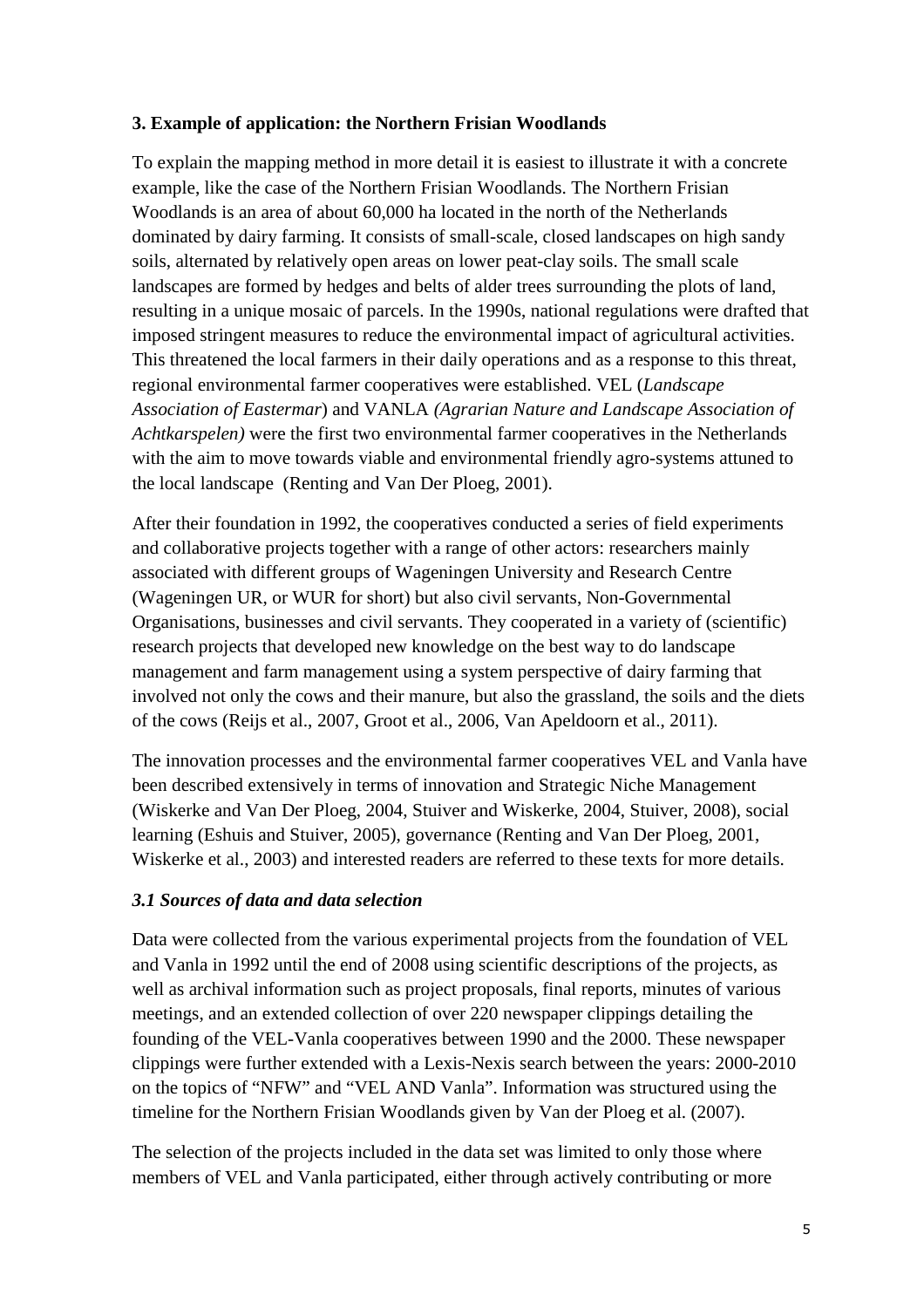passively by an advisory role or providing data for further analysis. Projects were categorised into four separate categories: 1) landscape management focussed specifically on payment schemes for the farmers to do the maintenance of the hedges and belts of alder trees themselves; 2) mineral projects focussed on the application of low external input farming on the dairy farms: managing the nutrient flows on their farms through a life cycle type of approach. The scientific projects (3) were used to study both the new practices of the farmers and deepen the life cycle perspective. The governance projects (4) were aimed at trying out new regional policy arrangements focussing on more self steering by the farmers. Interdepartmental working groups consisting of civil servants alone were not incorporated in the data set. Similarly, PhD research projects were not included. Selected projects were checked by two long time participants in the VEL-Vanla network for accuracy.

Details of the projects, such as the persons and organisations associated with them, their starting and end dates were recorded in a database. The starting and end dates were rounded to the nearest quarter as sometimes their start point of end point was not exactly clear. The network at any point in time is constructed through aggregation of all the projects that run on a specific point in time. Each network consists of a unique combination of projects and the people and their organisations that are affiliated with it. As a new project starts, new organisations and people enter the network and once a project stops they leave again. We can regard each of these network structures as snapshots of the project network at any given time, see Figure 2.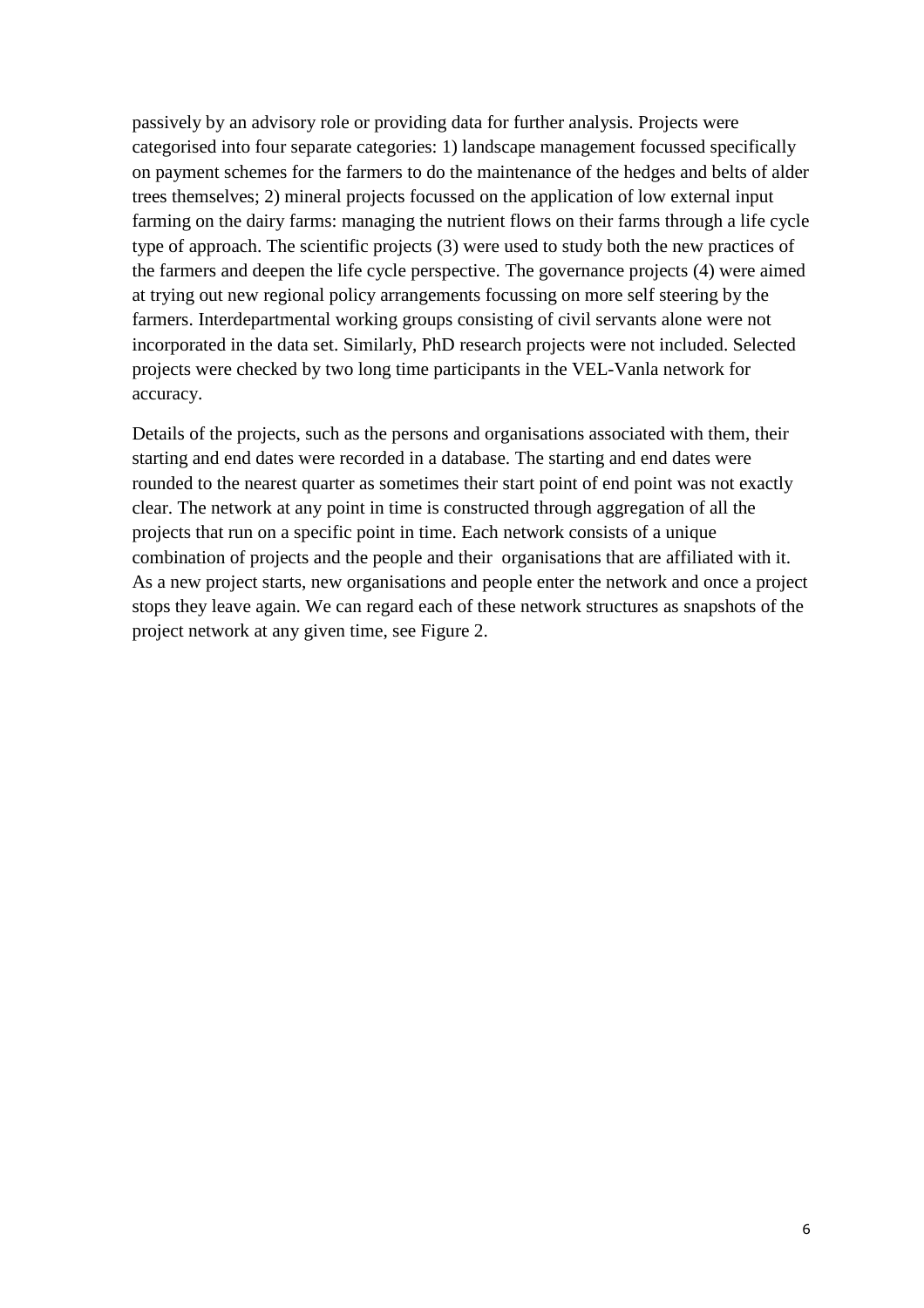|                                                  |                        | 1993                                                                           |       |               | 1994                                                                               |     |                 |      | 1995   |                             |          | 1996             |         |                | 1997                                                                                                        |       |                | 1998 |                                                                                                     |     |                                                                                                           | 1999 |                            |                                                                                                        | 2000 |    |                    | 2001 |                   | 2002                                                                                                   |                |      | 2003                 |          |                | 2004 |        |             |                | 2005                           |                      |                | 2006 |  | 2007   |   |    | 2008                                       |  |
|--------------------------------------------------|------------------------|--------------------------------------------------------------------------------|-------|---------------|------------------------------------------------------------------------------------|-----|-----------------|------|--------|-----------------------------|----------|------------------|---------|----------------|-------------------------------------------------------------------------------------------------------------|-------|----------------|------|-----------------------------------------------------------------------------------------------------|-----|-----------------------------------------------------------------------------------------------------------|------|----------------------------|--------------------------------------------------------------------------------------------------------|------|----|--------------------|------|-------------------|--------------------------------------------------------------------------------------------------------|----------------|------|----------------------|----------|----------------|------|--------|-------------|----------------|--------------------------------|----------------------|----------------|------|--|--------|---|----|--------------------------------------------|--|
| Name                                             | type                   | $\begin{array}{r} 1 \text{st Q} \\ 2 \text{nd Q} \\ 3 \text{rd Q} \end{array}$ |       | $\sigma$<br>튀 | lσσ<br>$\begin{array}{c} 1\text{st Q} \\ 2\text{nd Q} \\ \text{3rd Q} \end{array}$ |     | 181 Q<br>σ<br>ţ | 2ndQ | σ<br>ğ | σ<br>부호                     | $\sigma$ | $2ndQ$<br>$3rdQ$ | $4rt$ Q |                | $\begin{array}{r} 1 \text{ at } \text{O} \\ 2 \text{ and } \text{O} \\ 3 \text{ and } \text{O} \end{array}$ | 4rt Q | $\frac{1}{2}$  |      | $\begin{tabular}{ c c } \hline 2nd & 0 \\ \hline 3rd & 0 \\ \hline 4rd & 0 \\ \hline \end{tabular}$ |     | $\begin{array}{c} 1 \text{ st } \text{C} \\ 2 \text{ nd } \text{C} \\ 3 \text{ md } \text{C} \end{array}$ |      | σ<br>$\ddot{\tilde{\tau}}$ | $\begin{array}{c} 1 \text{st } \text{O} \\ 2 \text{nd } \text{O} \\ 3 \text{nd } \text{O} \end{array}$ |      |    | $\frac{4\pi}{180}$ |      | 3rd Q<br>$4$ rt Q | $\begin{array}{c} 1 \text{st } \text{O} \\ 2 \text{nd } \text{O} \\ 3 \text{nd } \text{O} \end{array}$ | 1st Q<br>4rt Q | 2ndQ | 3rdQ                 | 410      | 1st Q          | 2ndQ | 3rdQ   | $rac{Q}{4}$ | 1st Q          | $\frac{1}{2}$<br>$\frac{1}{2}$ | $\sigma$<br>$\sharp$ | 18IQ           |      |  |        | σ | ₽, | $\sigma$ $\sigma$ $\sigma$ $\sigma$<br>호볼호 |  |
| Bedrijfsintern<br>Milieuzorgsysteem              | minerals               |                                                                                | nw. 1 |               |                                                                                    |     |                 |      |        | $+ 1000 -$                  |          |                  |         |                |                                                                                                             |       |                |      |                                                                                                     |     |                                                                                                           |      |                            |                                                                                                        |      |    |                    |      |                   |                                                                                                        |                |      |                      |          |                |      |        |             |                |                                |                      |                |      |  |        |   |    |                                            |  |
| Onderhoudsplan<br>landschapselementen            | landscape              |                                                                                |       |               |                                                                                    | m/2 | ø<br>ğ,         |      |        |                             |          |                  |         |                |                                                                                                             |       |                |      |                                                                                                     |     |                                                                                                           |      |                            |                                                                                                        |      |    |                    |      |                   |                                                                                                        |                |      |                      |          |                |      |        |             |                |                                |                      |                |      |  |        |   |    |                                            |  |
| Beheersovereenkomst De<br>Marren                 | landscape              |                                                                                |       |               |                                                                                    |     |                 | 邕    | Ĕ.     |                             |          |                  |         |                |                                                                                                             |       |                |      |                                                                                                     |     |                                                                                                           |      |                            |                                                                                                        |      |    |                    |      |                   |                                                                                                        |                |      |                      |          |                |      |        |             |                |                                |                      |                |      |  |        |   |    |                                            |  |
| samenwerkende<br>milieucooperaties               | governance             |                                                                                |       |               |                                                                                    |     |                 |      |        | $\widetilde{\mathbf{r}}$    | Ĕ.       | $\infty$         |         | nwa3           |                                                                                                             |       |                |      |                                                                                                     |     |                                                                                                           |      |                            |                                                                                                        |      |    |                    |      |                   |                                                                                                        |                |      |                      |          |                |      |        |             |                |                                |                      |                |      |  |        |   |    |                                            |  |
| Speerpunt Mineralen en<br>ammoniak               | minerals               |                                                                                |       |               |                                                                                    |     |                 |      |        |                             |          | ğ                |         |                |                                                                                                             |       | ₽.             |      | Φ                                                                                                   |     |                                                                                                           | 힅    |                            |                                                                                                        |      |    |                    |      |                   |                                                                                                        |                |      |                      |          |                |      |        |             |                |                                |                      |                |      |  |        |   |    |                                            |  |
| Gebiedsvriendelijke<br>mestmachine               | minerals               |                                                                                |       |               |                                                                                    |     |                 |      |        |                             |          |                  |         |                |                                                                                                             |       |                |      |                                                                                                     |     |                                                                                                           |      |                            |                                                                                                        |      |    |                    |      |                   |                                                                                                        |                |      |                      |          |                |      |        |             |                |                                |                      |                |      |  |        |   |    |                                            |  |
| 7 Mineralenproject 1                             | minerals               |                                                                                |       |               |                                                                                    |     |                 |      |        |                             |          |                  |         |                |                                                                                                             |       | Ĕ.             |      |                                                                                                     | nw. |                                                                                                           | ğ.   |                            | nw.13                                                                                                  |      |    |                    |      |                   |                                                                                                        |                |      |                      |          |                |      |        |             |                |                                |                      |                |      |  |        |   |    |                                            |  |
| Onderzoeksraad<br>Mineralenprojecten             | research               |                                                                                |       |               |                                                                                    |     |                 |      |        |                             |          |                  |         |                |                                                                                                             |       |                |      |                                                                                                     |     |                                                                                                           |      |                            |                                                                                                        |      | ≉  |                    |      |                   |                                                                                                        |                |      | $\ddot{\phantom{a}}$ |          |                | ł    |        |             |                |                                |                      |                |      |  |        |   |    |                                            |  |
| 9 AGRINOVIM                                      | research               |                                                                                |       |               |                                                                                    |     |                 |      |        |                             |          |                  |         |                |                                                                                                             |       |                |      |                                                                                                     |     |                                                                                                           |      |                            |                                                                                                        |      | ğ, | 쀼                  |      |                   | ¢                                                                                                      | ₽              |      | ್ಲ                   | ន        | Μ              |      |        |             |                |                                |                      |                |      |  |        |   |    |                                            |  |
| Working group experiential<br>10<br>knowledge    | research               |                                                                                |       |               |                                                                                    |     |                 |      |        |                             |          |                  |         |                |                                                                                                             |       |                |      |                                                                                                     |     |                                                                                                           |      |                            |                                                                                                        |      |    | ğ,                 |      | ۴                 | ğ                                                                                                      |                |      |                      |          |                |      |        |             |                |                                |                      |                |      |  |        |   |    |                                            |  |
| 11 Slim experimenteren                           | research               |                                                                                |       |               |                                                                                    |     |                 |      |        |                             |          |                  |         |                |                                                                                                             |       |                |      |                                                                                                     |     |                                                                                                           |      |                            |                                                                                                        |      |    |                    |      | ğ                 |                                                                                                        | ğ              |      | ⊺¥                   | 割        | PW.            |      | MW. 23 |             |                |                                |                      |                |      |  |        |   |    |                                            |  |
| 12 Mineralenproject 2                            | minerals               |                                                                                |       |               |                                                                                    |     |                 |      |        |                             |          |                  |         |                |                                                                                                             |       |                |      |                                                                                                     |     |                                                                                                           |      |                            |                                                                                                        |      |    |                    |      |                   |                                                                                                        |                |      |                      |          |                |      |        |             |                |                                |                      |                |      |  |        |   |    |                                            |  |
| 13 Ureumnet                                      | minerals               |                                                                                |       |               |                                                                                    |     |                 |      |        |                             |          |                  |         |                |                                                                                                             |       |                |      |                                                                                                     |     |                                                                                                           |      |                            |                                                                                                        |      |    |                    |      |                   |                                                                                                        |                |      |                      |          |                |      |        |             |                |                                |                      |                |      |  |        |   |    |                                            |  |
| 14 Wageningen Atelier                            | research               |                                                                                |       |               |                                                                                    |     |                 |      |        |                             |          |                  |         |                |                                                                                                             |       |                |      |                                                                                                     |     |                                                                                                           |      |                            |                                                                                                        |      |    |                    |      |                   |                                                                                                        |                |      |                      |          |                |      |        |             |                |                                |                      |                |      |  |        |   |    |                                            |  |
| 15 Onderzoek Theo Spruit                         | minerals               |                                                                                |       |               |                                                                                    |     |                 |      |        |                             |          |                  |         |                |                                                                                                             |       |                |      |                                                                                                     |     |                                                                                                           |      |                            |                                                                                                        |      |    |                    |      |                   |                                                                                                        |                |      |                      |          |                |      |        |             | nw. 24         |                                |                      |                |      |  |        |   |    |                                            |  |
| 16 TransForum IP1-NFW                            | governance             |                                                                                |       |               |                                                                                    |     |                 |      |        |                             |          |                  |         |                |                                                                                                             |       |                |      |                                                                                                     |     |                                                                                                           |      |                            |                                                                                                        |      |    |                    |      |                   |                                                                                                        |                |      |                      |          |                |      |        |             |                | nw. 25                         |                      | $\mathbb{S}^2$ |      |  |        |   |    |                                            |  |
| 17 Gebiedscontract                               | governance             |                                                                                |       |               |                                                                                    |     |                 |      |        |                             |          |                  |         |                |                                                                                                             |       |                |      |                                                                                                     |     |                                                                                                           |      |                            |                                                                                                        |      |    |                    |      |                   |                                                                                                        |                |      |                      |          |                |      |        |             |                |                                |                      |                | N    |  |        |   |    |                                            |  |
| <b>Effectiviteit Alternatieve</b><br>18<br>Spoor | minerals               |                                                                                |       |               |                                                                                    |     |                 |      |        |                             |          |                  |         |                |                                                                                                             |       |                |      |                                                                                                     |     |                                                                                                           |      |                            |                                                                                                        |      |    |                    |      |                   |                                                                                                        |                |      |                      |          |                |      |        |             |                |                                |                      | nw.            | ğ    |  | nw. 28 |   |    | 8                                          |  |
| 19 TransForum WP 3MG                             | minerals               |                                                                                |       |               |                                                                                    |     |                 |      |        |                             |          |                  |         |                |                                                                                                             |       |                |      |                                                                                                     |     |                                                                                                           |      |                            |                                                                                                        |      |    |                    |      |                   |                                                                                                        |                |      |                      |          |                |      |        |             |                |                                |                      |                |      |  |        |   |    | PW.                                        |  |
| 20 Onderzoeksraad NFW                            | research               |                                                                                |       |               |                                                                                    |     |                 |      |        |                             |          |                  |         |                |                                                                                                             |       |                |      |                                                                                                     |     |                                                                                                           |      |                            |                                                                                                        |      |    |                    |      |                   |                                                                                                        |                |      |                      |          |                |      |        |             |                |                                |                      |                |      |  |        |   |    |                                            |  |
| TransForum IP2 -<br>21<br>Zelfsturing en profit  | research               |                                                                                |       |               |                                                                                    |     |                 |      |        |                             |          |                  |         |                |                                                                                                             |       |                |      |                                                                                                     |     |                                                                                                           |      |                            |                                                                                                        |      |    |                    |      |                   |                                                                                                        |                |      |                      |          |                |      |        |             |                |                                |                      |                |      |  |        |   |    |                                            |  |
|                                                  |                        |                                                                                |       |               |                                                                                    |     |                 |      |        |                             |          |                  |         |                |                                                                                                             |       |                |      |                                                                                                     |     |                                                                                                           |      |                            |                                                                                                        |      |    |                    |      |                   |                                                                                                        |                |      |                      |          |                |      |        |             |                |                                |                      |                |      |  |        |   |    |                                            |  |
|                                                  | projects in<br>network |                                                                                |       |               |                                                                                    | 2.  | 3               |      |        | $3 \quad 4 \quad 3 \quad 4$ |          | 3                |         | $\overline{2}$ |                                                                                                             |       | 4 <sup>1</sup> |      |                                                                                                     | 3   |                                                                                                           | 4    |                            | $\overline{3}$                                                                                         | j    | 4  | 4                  |      | 6                 | 5 <sup>1</sup>                                                                                         | 4              |      |                      | $5 \, 4$ | 5 <sub>5</sub> |      |        | 6 5         | $\overline{2}$ | $\overline{3}$                 |                      | 3 <sup>1</sup> | 3    |  | 4      |   |    | 5                                          |  |

*Figure 2: construction of networks through projects. The figure shows the different projects and their start and end dates. Each network is comprised of all the projects that are running at the same time. The bottom line of the figure gives the total amount of projects in each network and their duration.*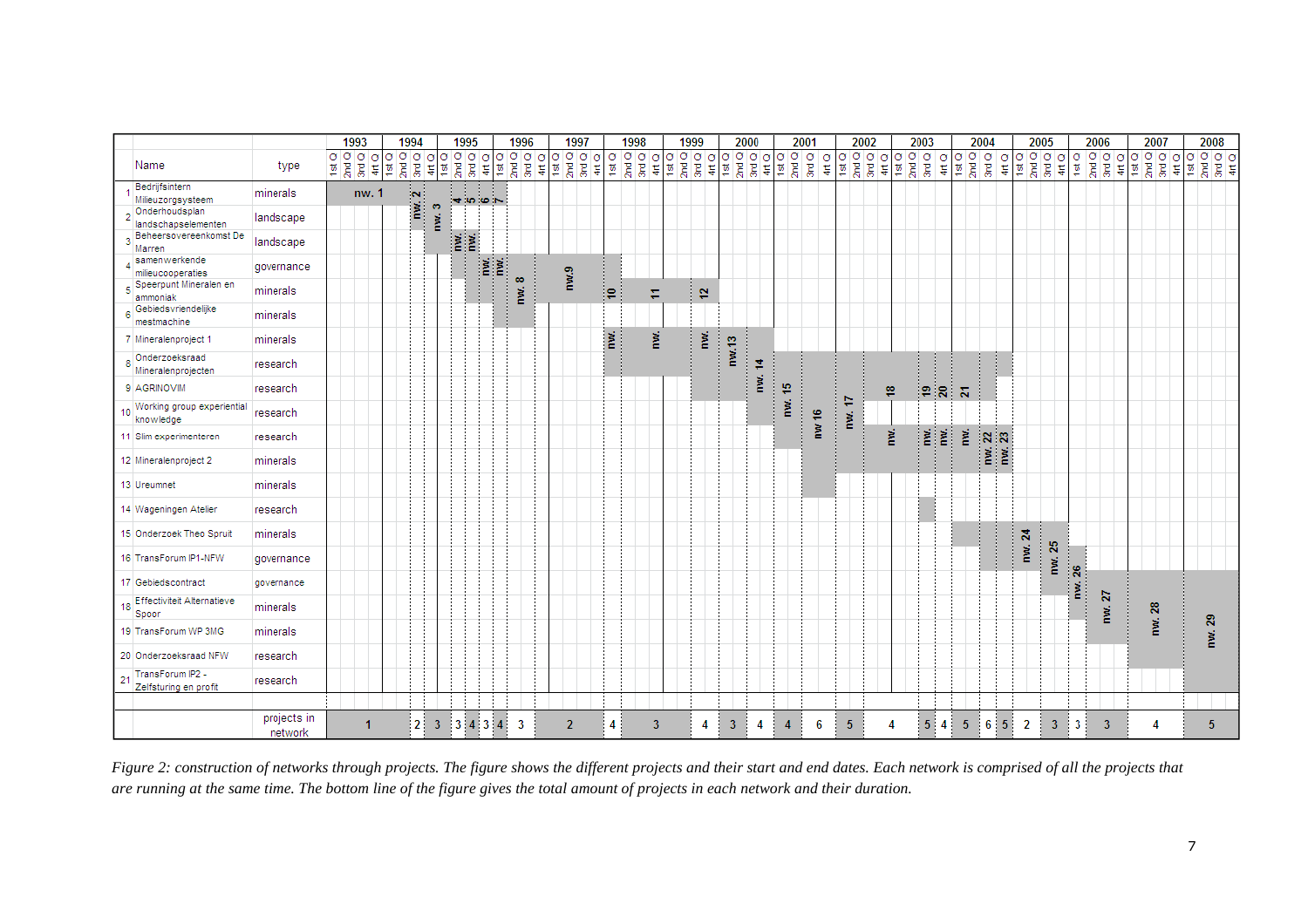Figure 2 illustrates how 29 different project networks could be identified, based on the combination of collaborative projects running at the same time. Playing these images quickly behind each other will eventually give a movie of the networks development over time (Moody et al., 2005). Space does not permit a full representation of all 29 networks, but Figure 3 depicts networks 1 and 16 as example. The first network shows the first project that was organised and how it brings ten persons from nine different organisations together. The other network, number 16, shows how six projects run during this period and how these projects are mutually linked through the persons that are member of the same projects. The complete set of networks has been visualised in a short movie that shows the growth of the network over time as well as the change in structure<sup>1</sup>.



*Figure 3: Project networks 1 and 16 (in January 1993 and October 2001 respectively), black nodes represent organisations, yellow nodes people and the red nodes denote projects* 

The structural properties of the networks were subsequently analysed using 'R' the statistical software programme (version 2.8.0) (R Development Core Team, 2008) and more specifically its statnet-package (version 2.1) (Handcock et al., 2003). Visualisation and was done using Pajek (version 1.26) (Batagelj and Mrvar, De Nooy et al., 2005) and SoNIA – Social Network Image Animator (Bender-DeMoll and McFarland, 2006).

l

Pajek

<sup>&</sup>lt;sup>1</sup> This movie can be found on youtube:  $\frac{http://www.youtube.com/watch?v=Z5yP-RkDHtY}{}$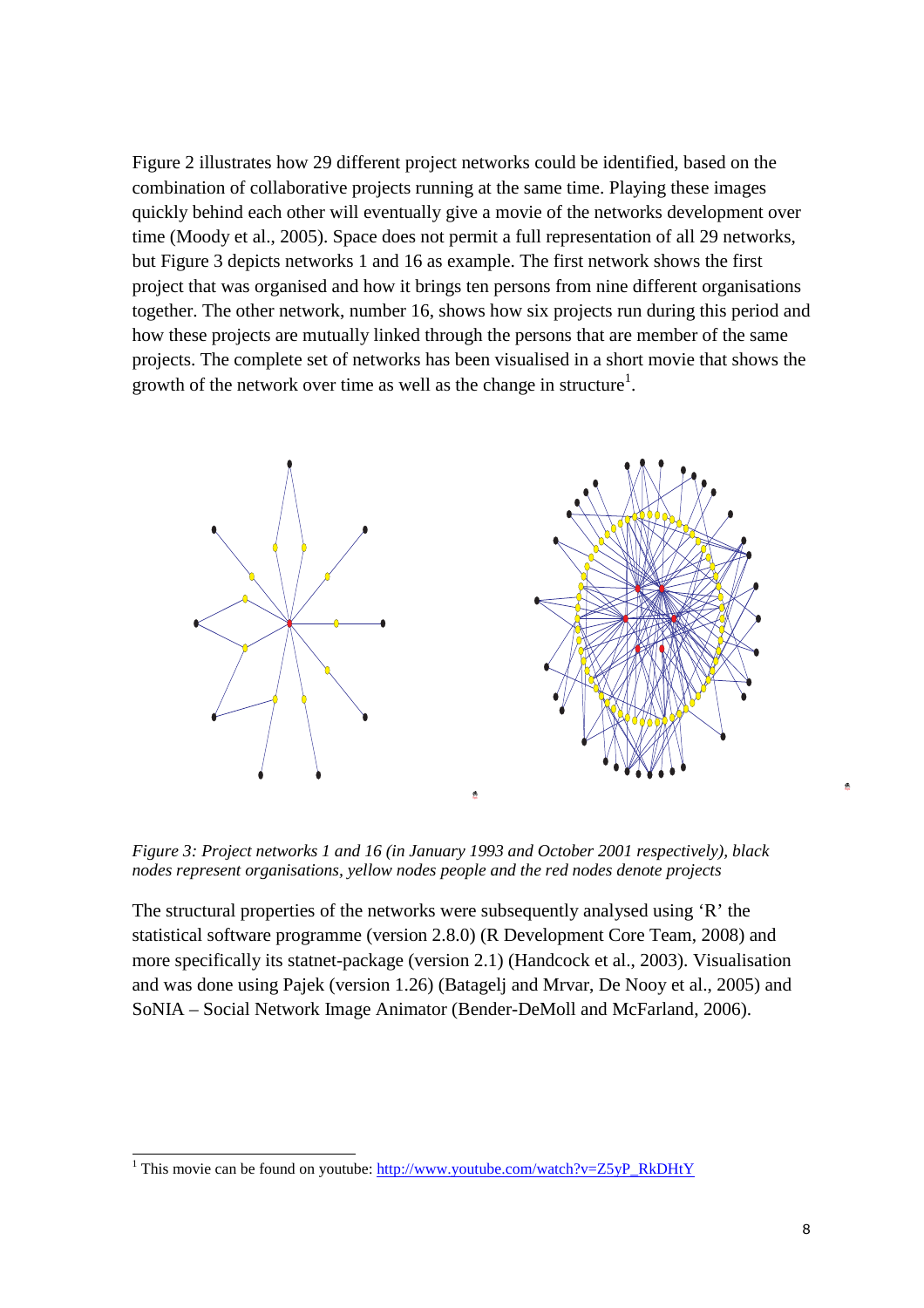## **4. Results**

The graphs can be interpreted on two levels. The first level is that of the complete graph and its structural topology using 'Graph Level Indicators' like size, density, centralisation and composition to describe its properties. However there are two general problems when studying longitudinal two-mode networks. The first problem is that the analysis of the structural properties of two-mode networks is very difficult and some of the statistical techniques used for one-mode networks can't be applied on two-mode networks. This problem is generally solved by using the one-mode projections of the networks, thus giving a network of the persons connected to each other and the networks of the organisations and projects connected to each other (De Nooy et al., 2005).

The second problem is one of the core problems of in longitudinal network studies and that is how to compare different sized networks with each other. Network size, density and centralisation are correlated, for which we have to control when interpreting the results. To circumvent this problem the mean degree of the nodes in the network can be selected as a measure for network density: that is the average amount of ties each of the nodes possesses in the network. This measure has the advantage that it is independent of network size (Stokman, 2001, Anderson et al., 1999). However this is not possible for some other network measures, like degree centralisation and betweeness centralisation (Freeman, 1979) connectedness and efficiency (Krackhardt, 1994). The Conditional Uniform Graph Hypothesis Test proposed by Anderson et al (1999) has to be used to estimate the effects of this possible interference.

Figure 4 gives an overview of the size and composition of time of the projected one-mode organisational network. Figure 5 gives an overview of the development of the projected one-mode graphs of the people within the network, their average number of ties per person (mean degree) and the degree centralisation of the network.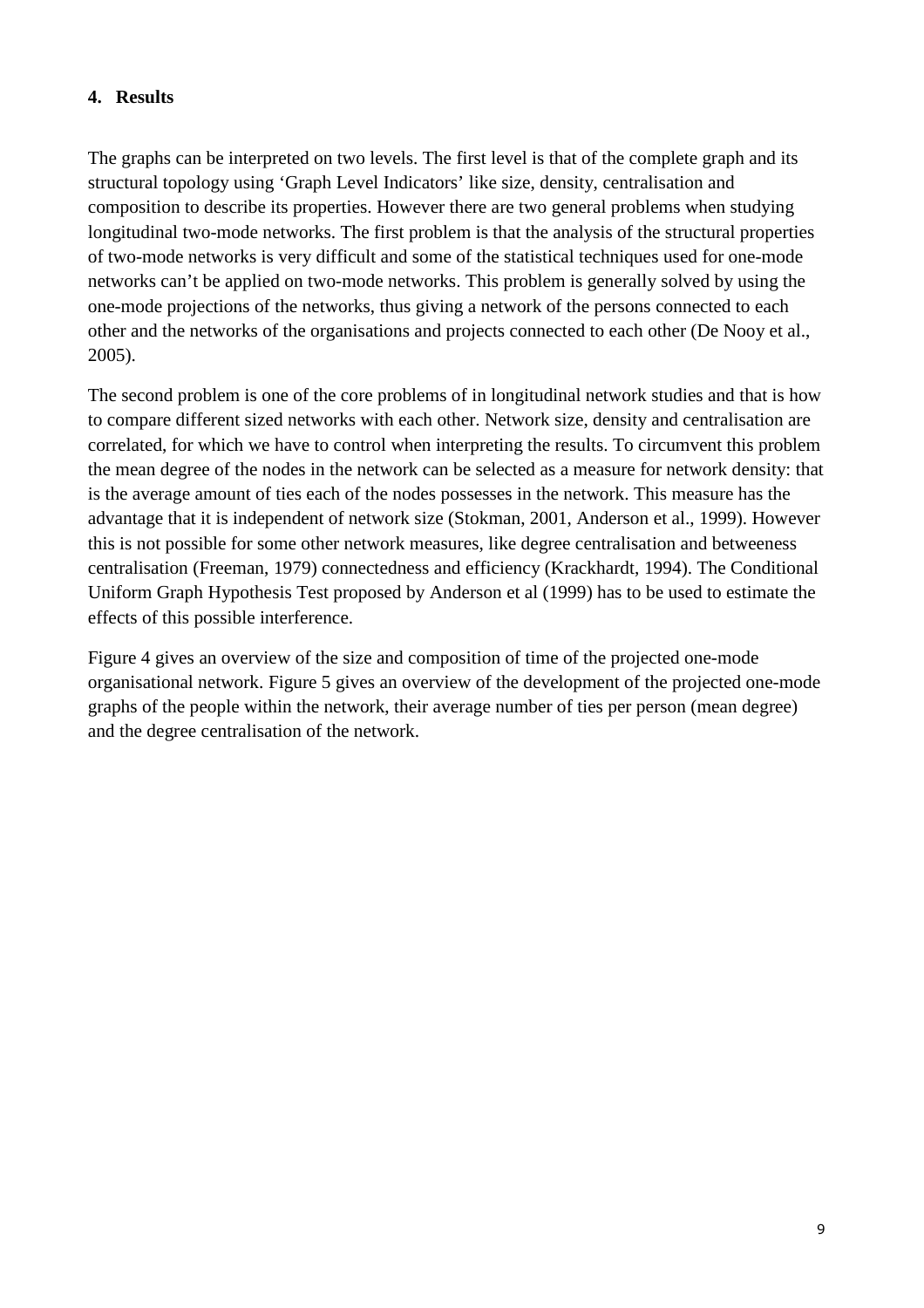

*Figure 4: Network composition of type of organisation present* 



*Figure 5: development of network size, average amount of ties per person and the centralisation of the network*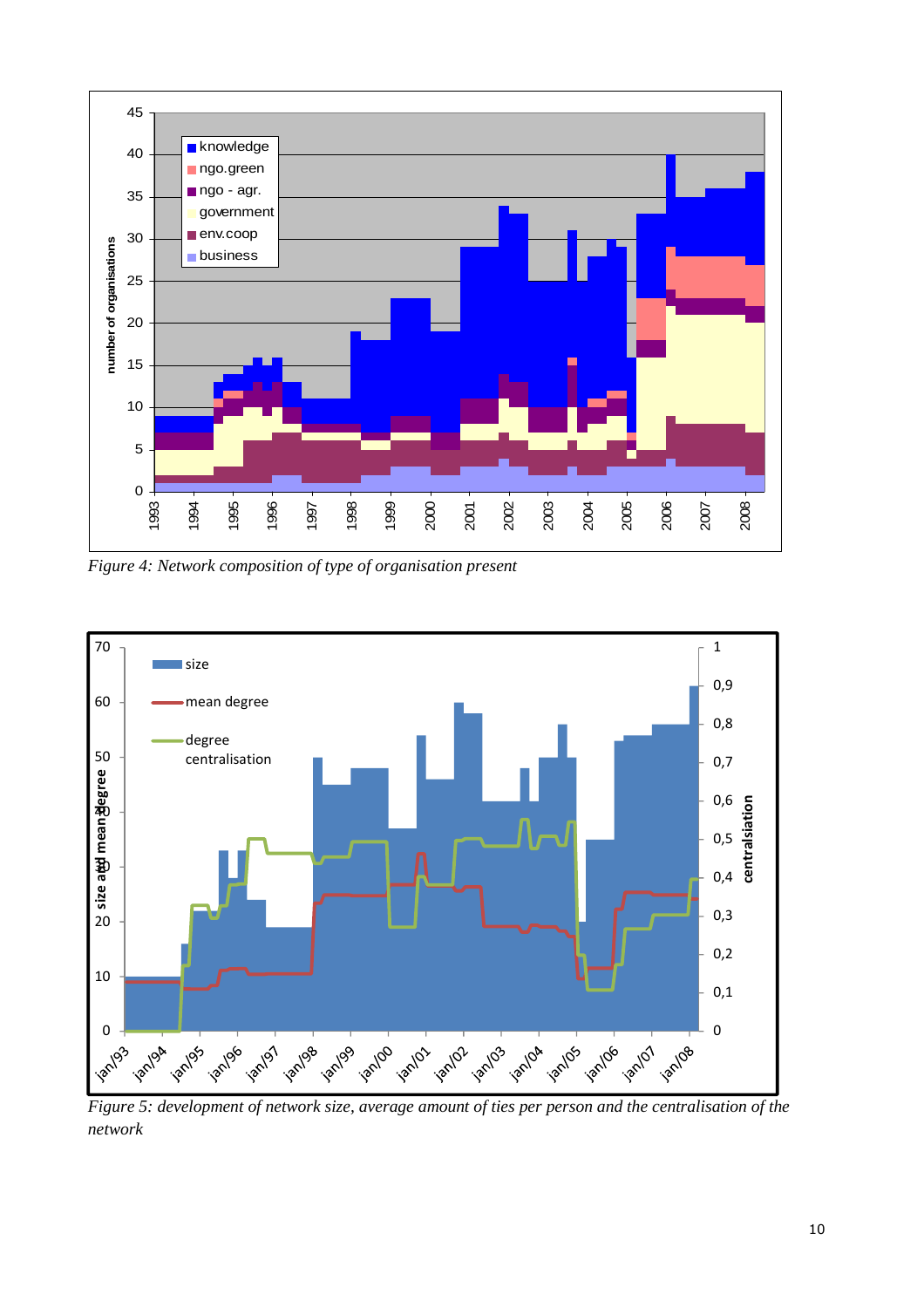The second level that can be studied is the level of the individual nodes. As the networks change over time, so will the positions of actors change within the network. Some will grow to prominence getting while other will fade to the background. A simple measure for the influence of certain people would be their participation rate within certain projects. The more projects people have participated in the more they can have their voices heard and the more they are able to steer the project in a desired direction. .

This is illustrated in Figures 6 and 7 where the individual degrees<sup>2</sup> of several actors in the projected one-mode networks are depicted. The two figures show that the chairman of VANLA was for a long time the most influential farmer within the network. Even after the merger of the two cooperatives VEL and Vanla into the new cooperation of the Northern Frisian Woodlands in 1998 he remained one of the central persons in the projects. It is only after the year 2005 the influence of the NFW board members starts to increase within the network. A similar analysis can be done for some of the researchers that participated in the different projects, see Figure 7. Their degree (and thus their influence) also fluctuates over time. The researcher from the rural sociology department was among the first to collaborate with the farmers. Later other groups joined as well and for a certain amount of time the researcher of the Animal Sciences Group was among the most connected within the network. However, as time progressed new thing were tried out and in the end the largest question remained on the role of the soil. In the last phase (after 2005) new research projects were defined that dealt specifically with the role of the soil and this explains the increase in the degree of the soil scientist.



*Figure 6: degrees of three farmers with a long term involvement in the projects of the NFW*

l

<sup>2</sup> Calculated as a fraction of the amount of ties a node has  $(L_i)$  divided by the maximum amount of ties theoretically possible:  $d_i = L_i / (G-1)$ . Degrees thus have a range that fluctuates between 0 and 1.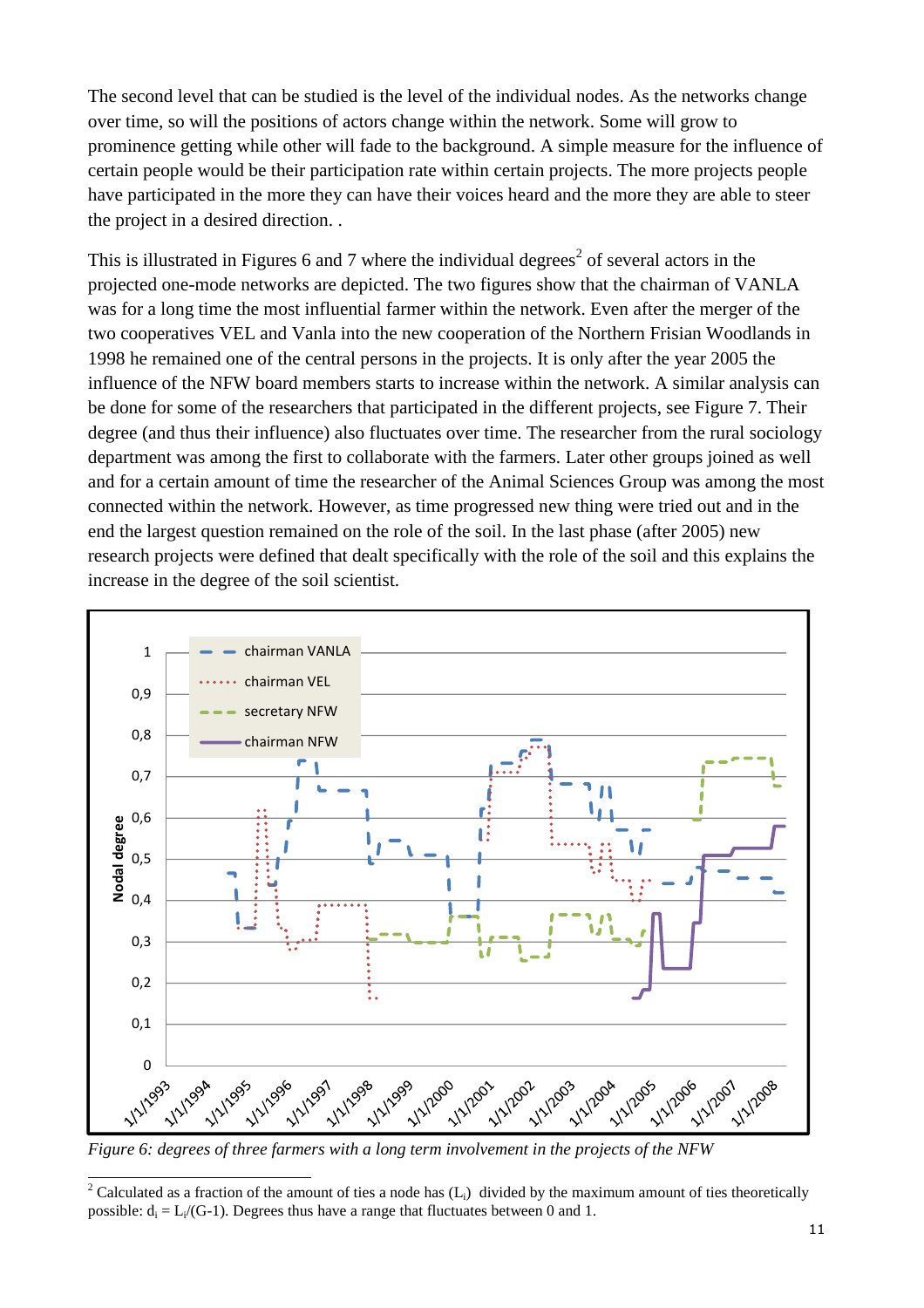

*Figure 7: degrees of three scientists with a long-term involvement in the projects of the NFW* 

#### **5. Discussion**

The method presented constructs what Moody et al.(2005) have called discrete longitudinal network dynamics. It is important to note that this method to construct the networks holds an important assumption regarding the membership of people within a single project. The membership is assumed to be constant: no people leave or enter a project once it has started. It might be possible that a particular person of one organisation is replaced by another person as this does not fundamentally change the network structure. On the level of individual participants, most analyses will likely focus on the long-term participants of the network and the role they played over time. The assumption that they were a member over this period will hold up for this group and the error that results from this assumption is likely to be small. Using more detailed data could help to refine the method to also allow for the membership dynamics within a project, moving towards more continuous longitudinal network dynamics.

The application of the method in the case of the environmental cooperatives of the Northern Frisian Woodlands already gave some of the practical results the mapping of network configurations can result in, both at the level of the whole network (Graph Level Indicators) as well as on the level of individual nodes (participating farmers and scientists). With the availability of these simple network data it becomes possible to investigate more complex research questions, that are of interest for the study of multi-organisational partnerships and alliances. In this last section of the paper some examples will be given that deal with issues like social capital and trust, but also and network governance and the occurrence of typical network phases over time. Some of these issues require the availability of secondary data. In the case of the Northern Frisian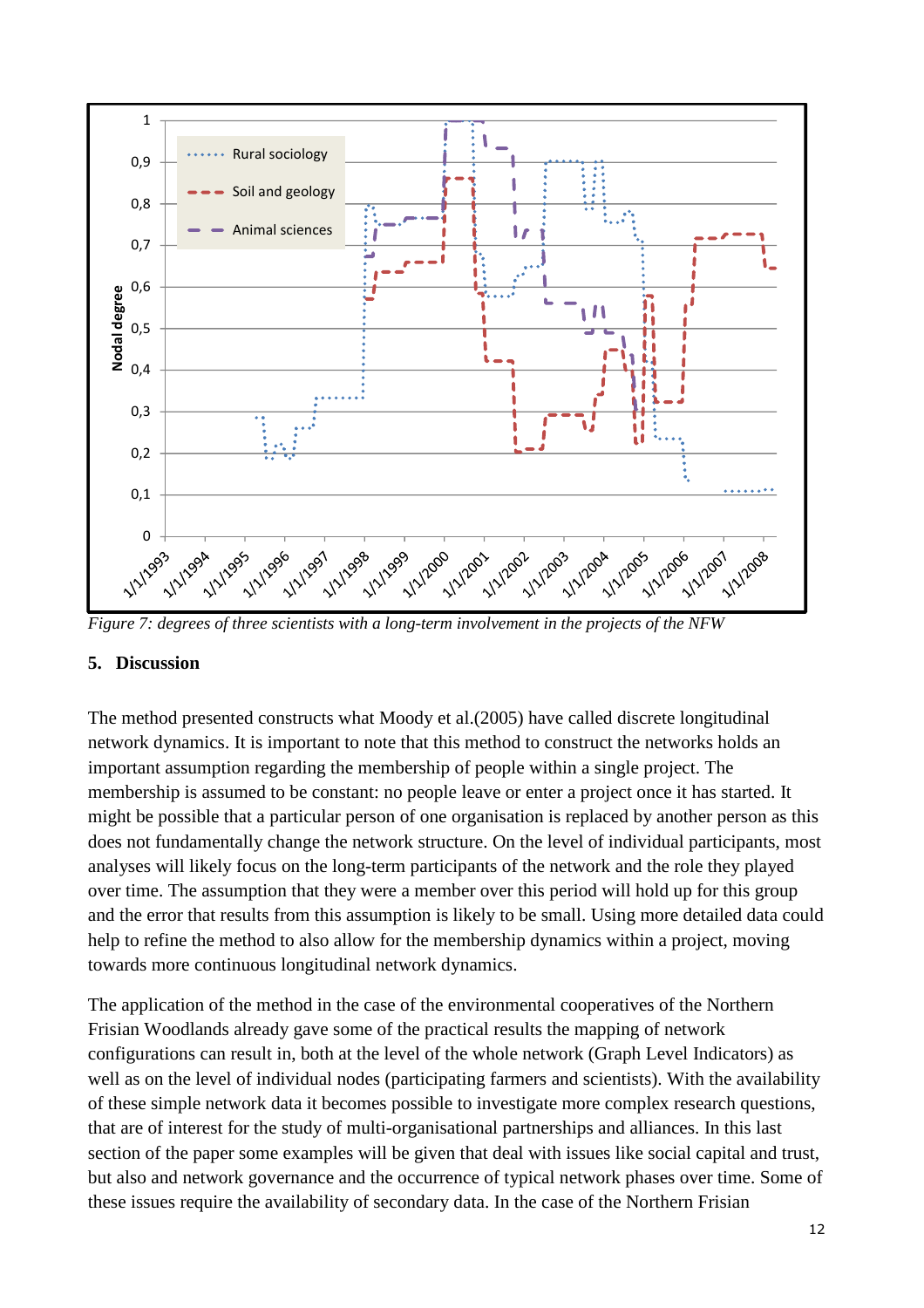Woodlands these data were not always available, therefore we will just indicate some additional future work.

The first type of research question of such longitudinal network analysis focusses on the generation of social capital and trust that is often the result of collaborative partnerships. Social capital at the level of the complete network has been influenced heavily by the work of Putnam (2000) who has argued that more cohesive networks (networks with more affiliation tying the individual nodes together), also possess more social capital and in general will be better off. Figure 5 showed that network size and its mean degree display a strong correlation, indicating that a growing network will likely be more connected, inducing more trust between its members (Buskens, 1998). However there is likely a limit to this mechanism, because after the network has reached a certain size actors lose the overview of the whole network and the trust between its members is likely to go down.

The second application A related issue has to do with the management or the governance of the network. Successful network based collaborations tend to go from simple cooperation between independent partners, towards more integrated forms of collaboration where the innovation network becomes more centrally governed with the establishment of a central network steering body (Head, 2008). This would imply that also the networks centrality may increase over time. Although some trends towards more central steering of the network have been observed with the establishment of the research councils and the merger of VEL and Vanla into the Northern Frisian Woodland cooperation, Figure 5 does not reveal any clear pattern but future work could also look at different phases in the networks governance. Based on Figure 4 one could argue that the network shows three distinct 'waves': self-organisation and vision development between 1992 and 1998, testing this vision (1998-2005) and adaption of the original vision towards more regional development in the last phase (2005-2008). However other types of network phases are also possible. For instance, Rosenkopf and Tushman (1998) used survey data to mark different network phases related to the emergence of a dominant design, thus distinguishing between 'eras of incremental change' and 'eras of ferment' in technological. In a similar vein Soh and Roberts (2003) used the establishment of a dominant design in the ICT sector to designate three different phases, resulting in three separate networks that they analyse. However, both these studies have specified their network phases prior to the start of the network analysis. The mapping technique presented in this paper allows for more detail in the study of network phases because it does not require these phases to be defined beforehand but allows it to identify them from the network data themselves: the occurrence of the three waves suggest that the size of the network depends on the resources made available to it, and this mechanism might be explored with additional information on the monetary flows between project partners.

This provides a link to the study of the actions at the micro-level of the individual actors. Further research should focus on the process of attachment: who is involved in the definition of new projects and how are new partners sought? This is an important mechanism that shapes the network. Related to this question are the issues of the motivation of actors to join up and the change in their perspective along the way. With this type of information the distribution of costs and benefits at the individual level could be explored over time, and this would contribute to answering questions on the process of coalition formation and consensus building in networks. Each of the joining parties may have a different reason for joining the cooperation, while each also may have different resources in terms of finances, knowledge and power. During their cooperation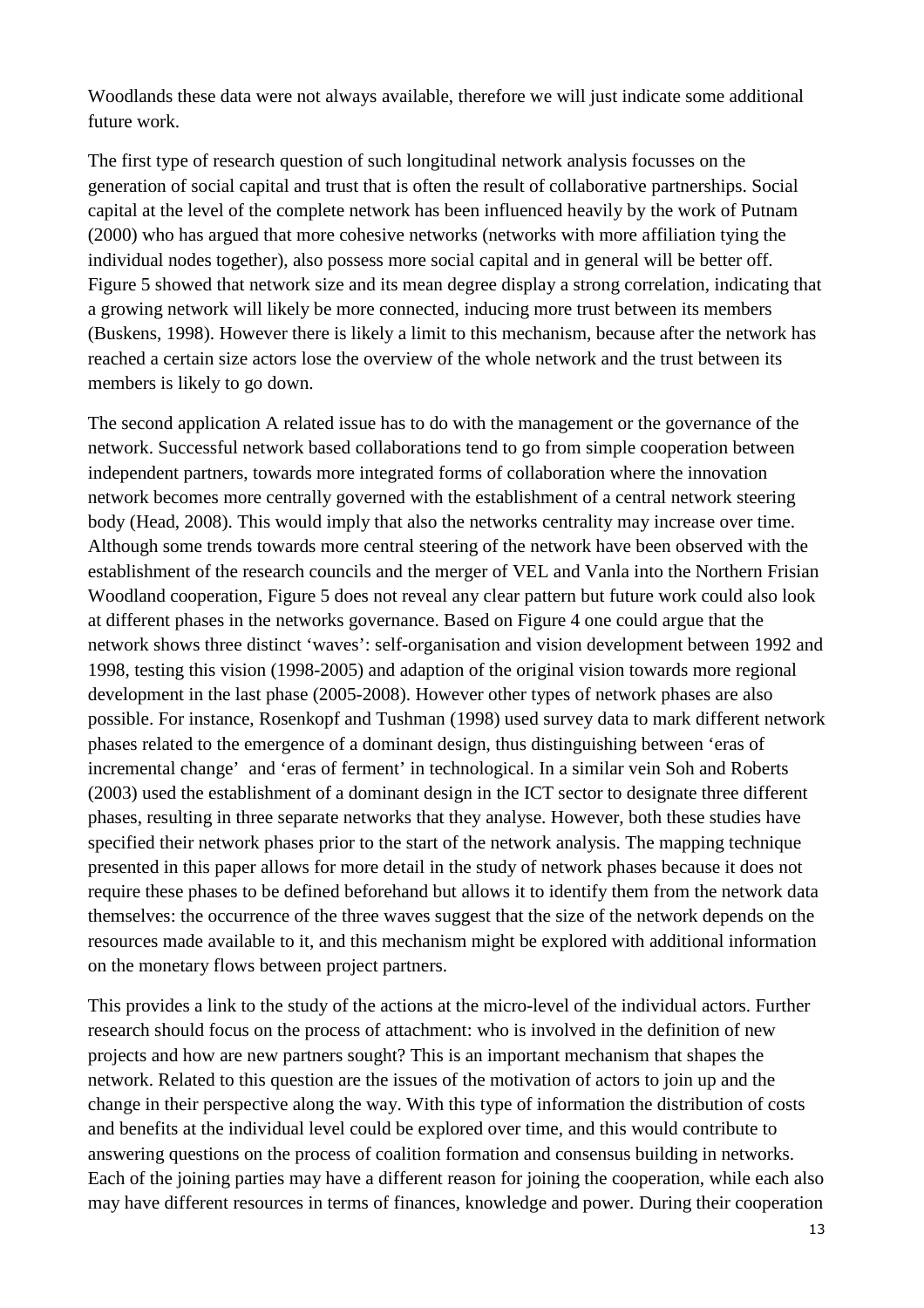visions may change as a result of the social learning mechanism, or as a result of the experiments and projects being done.

#### **Conclusion**

In order to study collaborative networks in more detail, social network analysis needs to move beyond the static explanations that currently dominate the literature and move towards studies of dynamic longitudinal networks. This paper has presented a simple, yet elegant, method to map the various network configurations over time by focussing on the flow of (multidisciplinary) innovation projects that are undertaken by a changing group of people. These projects form the glue of the network and are the places were actors interact, discuss and shape their ideas. As projects start or end, the network configuration changes. The resulting network dynamics shows how the different networks structures evolve over time. At the same time it shows the evolution of the ideas and areas of interest by identifying the main topics under investigation within the projects. Applying this method can help the study of multi-organisational partnerships, alliances and networks by investigating the development of trust and social capital, network phases and issues of coalition formation and consensus building.

#### **References**

ACKOFF, R. A. 1974. *Redesigning the Future: a Systems Approach to Societal Problems,* New York, Wiley.

- ANDERSON, B. S., BUTTS, C. T. & CARLEY, K. 1999. The interaction of size and density with graph-level indices. *Social Networks,* 21**,** 239-267.
- ARMITAGE, D., MARSCHKE, M. & PLUMMER, R. 2008. Adaptive co-management and the paradox of learning. *Global Environmental Change,* 18**,** 86-98.
- BARABÁSI, A.-L. & ALBERT, R. 1999. Emergence of Scaling in Random Networks. *Science,* 286**,** 509-512.
- BATAGELJ, V. & MRVAR, A. Pajek Program for Large Network Analysis. 1.26 ed.: http://vlado.fmf.unilj.si/pub/networks/pajek.
- BEERS, P. J., VELDKAMP, A., HERMANS, F., VAN APELDOORN, D., VERVOORT, J. M. & KOK, K. 2010. Future sustainability and images. *Futures,* 42**,** 723-732.
- BENDER-DEMOLL, S. & MCFARLAND, D. A. 2006. The Art and Science of Dynamic Network Visualization. *Journal of Social Structure,* 7.
- BERENDS, H., VAN DER BIJ, H., DEBACKERE, K. & WEGGEMAN, M. 2006. Knowledge sharing mechanisms in industrial research. *R&D Management,* 36**,** 85-95.
- BORGATTI, S. P. & FOSTER, P. C. 2003. The Network Paradigm in Organizational Research: A Review and Typology. *Journal of Management,* 29**,** 911-1013.
- BORGATTI, S. P., MEHRA, A., BRASS, D. J. & LABIANCA, G. 2009. Network Analysis in the Social Sciences. *Science,* 323**,** 892-895.
- BURT, R. S. 2005. *Brokerage and closure; an introduction to social capital,* Oxford, UK, Oxford University Press. BUSKENS, V. 1998. The social structure of trust. *Social Networks,* 20**,** 265-289.
- DE NOOY, W., MRVAR, A. & BATAGELJ, V. 2005. *Exploratory Social Network Analysis with Pajek,* New York, Cambridge University Press.
- ESHUIS, J. & STUIVER, M. 2005. Learning in context through conflict and alignment: Farmers and scientists in search of sustainable agriculture. *Agriculture and Human Values,* 22**,** 137-148.
- FREEMAN, L. 1979. Centrality in Social Networks: Conceptual Clarification. *Social Networks,* 1.
- GEELS, F. W. & RAVEN, R. 2006. Non-linearity and Expectations in Niche-Development Trajectories: Ups and Downs in Dutch Biogas Development (1973-2003). *Technology Analysis & Strategic Management,* 18**,** 375- 392.
- GIDDENS, A. 1984. *The constitution of society: outline of the theory of the theory of structuration*, Cambridge, Polity Publishers.
- GÖSSLING, T., OERLEMANS, L. A. G. & JANSEN, R. 2007. *Inside networks: a process view on multiorganisational partnerships alliances and networks,* Cheltenham, UK; Northampton, MA, USA, Edward Elgar.